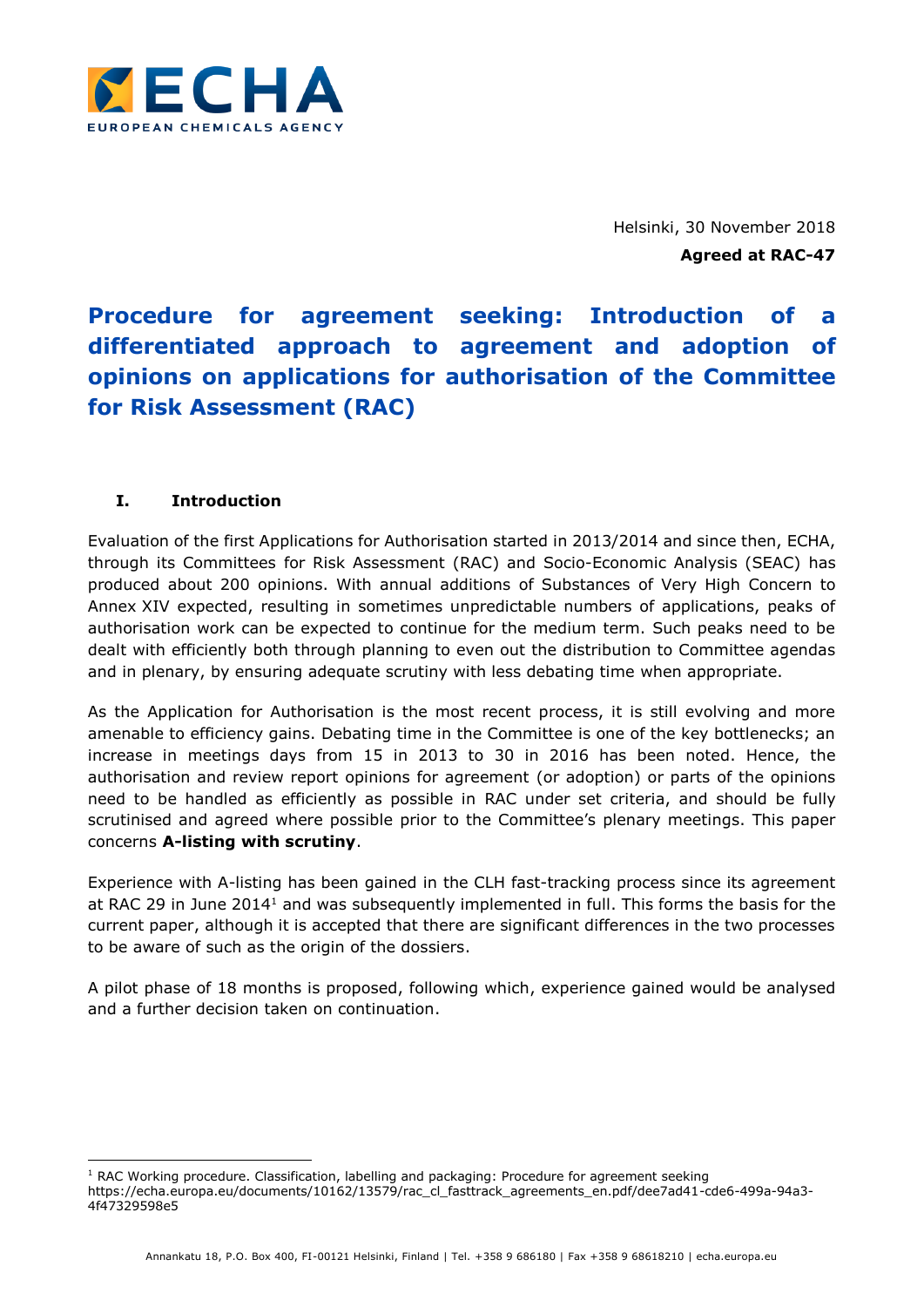### **II. A-listing with scrutiny agreement**

Agreement by A-listing means that following adequate scrutiny by the appointed Committee Rapporteur(s) and by members that commented in writing, selected opinions on applications for authorisation would be proposed for agreement through an A-list without further debate during plenary meetings. By introducing A-listing, it is not the intention to make any changes to the opinion development process for Applications for Authorisation as such. A-listing is seen as an alternative form of agreement seeking in Committee on the basis of an opinion.

The procedure is proposed as follows:

- 1) At the key issues identification stage in the AfA process, the Rapporteur identifies with the Secretariat the potential draft authorisation opinions or their components, which could go to A-list with scrutiny agreement and would not then be tabled for discussion in plenary prior to adoption; this is called the **draft A-list**.
- 2) The following aspects could be taken into account in deciding if an opinion or parts of it are suitable for agreement through A-listing:
	- Is it a small scale or specific downstream application.
	- The type of application and configuration of OCs and RMMs: are they very similar to other applications (e.g. cooling systems, chemical synthesis or manufacturing of active pharmaceutical ingredients in closed systems) already evaluated by RAC?
	- The degree of RAC's initial concerns and the quality and clarity of the applicants' replies.
	- If conditions/monitoring arrangements typical to the type of application are anticipated?
- 3) Should circumstances evolve between the key issues discussion and submission of the draft opinion for plenary consideration, contrary to what was anticipated when A-listing was proposed (e.g. the applicant failed to provide key information), then the discussion will be brought back to the plenary, at the request of the Chairman, the RAC rapporteurs, or members of RAC.
- 4) The Committee will be informed of those authorisation/review report opinions or parts thereof proposed for A-listing through cover message accompanying the launch of the first draft opinion for RAC consultation. The decision-making criteria for A-listing are:
	- a. The rapporteurs agree in principle with the applicant's conclusions.
	- b. The commenting members agree with the rapporteurs' conclusions and explicitly with A-listing.
	- c. Active participation of RAC members in the written commenting round(s) is necessary.
	- d. The ORCOM table will be distributed to stakeholder observers; to this end, Member's comments should be in a format which will allow them to be anonymised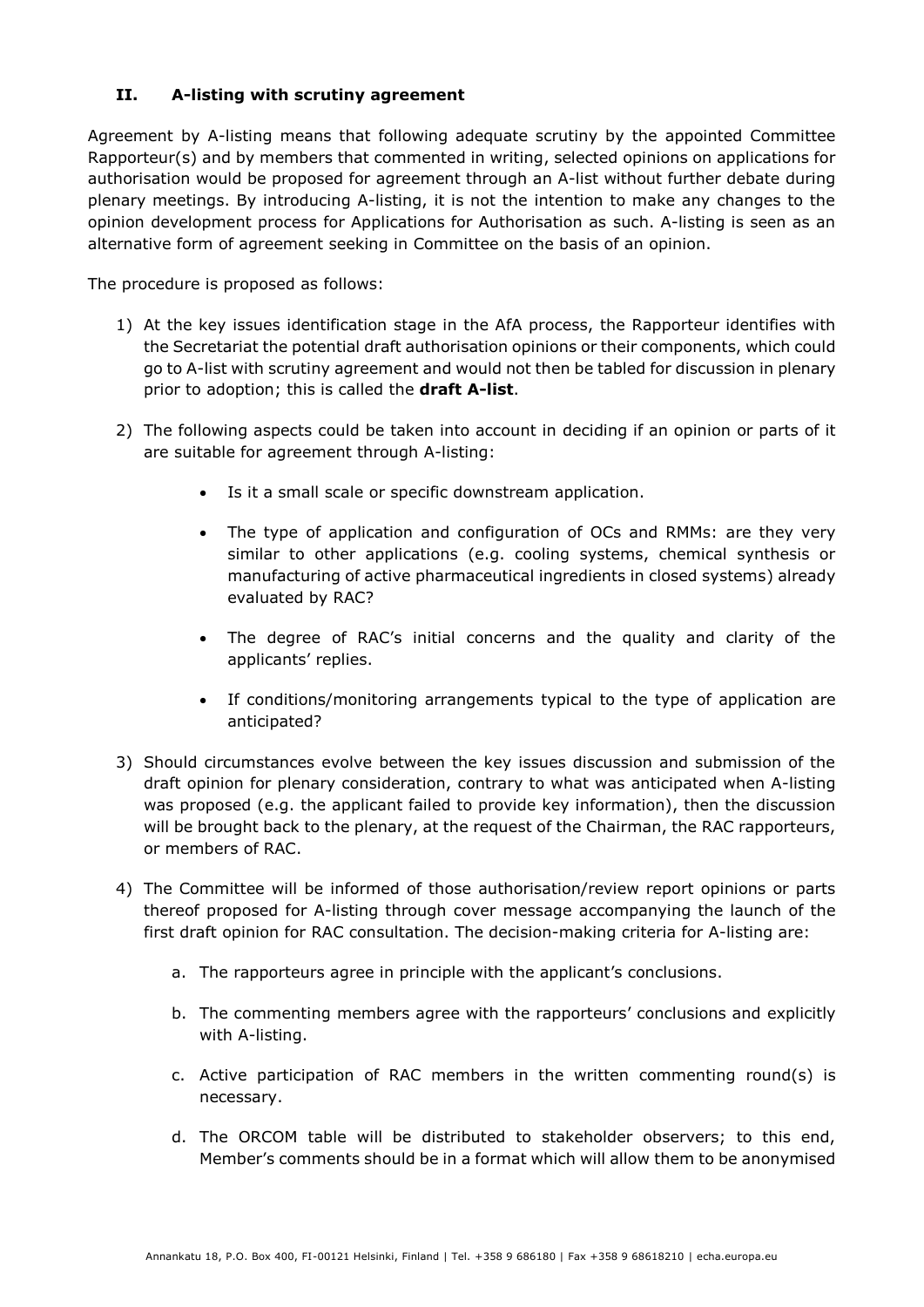as per Article 11(4) of the Rules of Procedure for the Committee for Risk Assessment<sup>2</sup>.

- 5) Following normal evaluation of the opinion during the RAC consultation, the A-list would be updated and prepared for agreement by the Committee. It will be presented by the Secretariat, and agreed by the Committee, unless there are objections by the members, in which case that opinion would be tabled for plenary debate. Stakeholder observers will have the opportunity to make oral observations on the listing during the RAC plenary meeting, as per the Rules of Procedure for RAC<sup>3</sup> . Transparency of opinion making will be maintained.
- 6) All opinions or their parts of that clearly need to be discussed in the plenary would remain on the agenda for discussion. However, the parts which are agreed beforehand, e.g. exposure of workers or humans via the environment would not be tabled.

Introduction of this approach would enable the Committee to:

- 1) Save time at plenary meetings so that the difficult/contentious points can be discussed appropriately in plenary.
- 2) Maintain the required transparency of the authorisation and review report opinion development: stakeholder observers would have the opportunity to take note of the proposed A-listing with scrutiny before the relevant plenary session in RAC.
- 3) Improve the quality of the discussion of complex dossiers by optimising the available debating time for critical issues.

### **III. Actions requested**

The Committee is invited to agree upon the proposed Committee procedure for implementation from RAC-47 in November 2018.

The Secretariat, based on the experiences gained from this pilot phase, is requested to summarise the findings and present it to the Committee for the discussion not later than at the March 2020 plenary meeting.

This document revokes for RAC the document "Introduction of a differentiated approach to agreement on the Committees' draft opinions on the applications for authorisation" (RAC/32/2015/08 and SEAC/26/2015/06 agreed at RAC 32 and SEAC 26).

Annex: Figure. Opinion making on Applications for Authorisation

<sup>-</sup><sup>2</sup> [https://echa.europa.eu/documents/10162/13579/rac\\_rops\\_en.pdf/a9f6376e-318f-41de-be0a-](https://echa.europa.eu/documents/10162/13579/rac_rops_en.pdf/a9f6376e-318f-41de-be0a-1631be9f34c4)[1631be9f34c4](https://echa.europa.eu/documents/10162/13579/rac_rops_en.pdf/a9f6376e-318f-41de-be0a-1631be9f34c4)

<sup>3</sup> *Ibid.*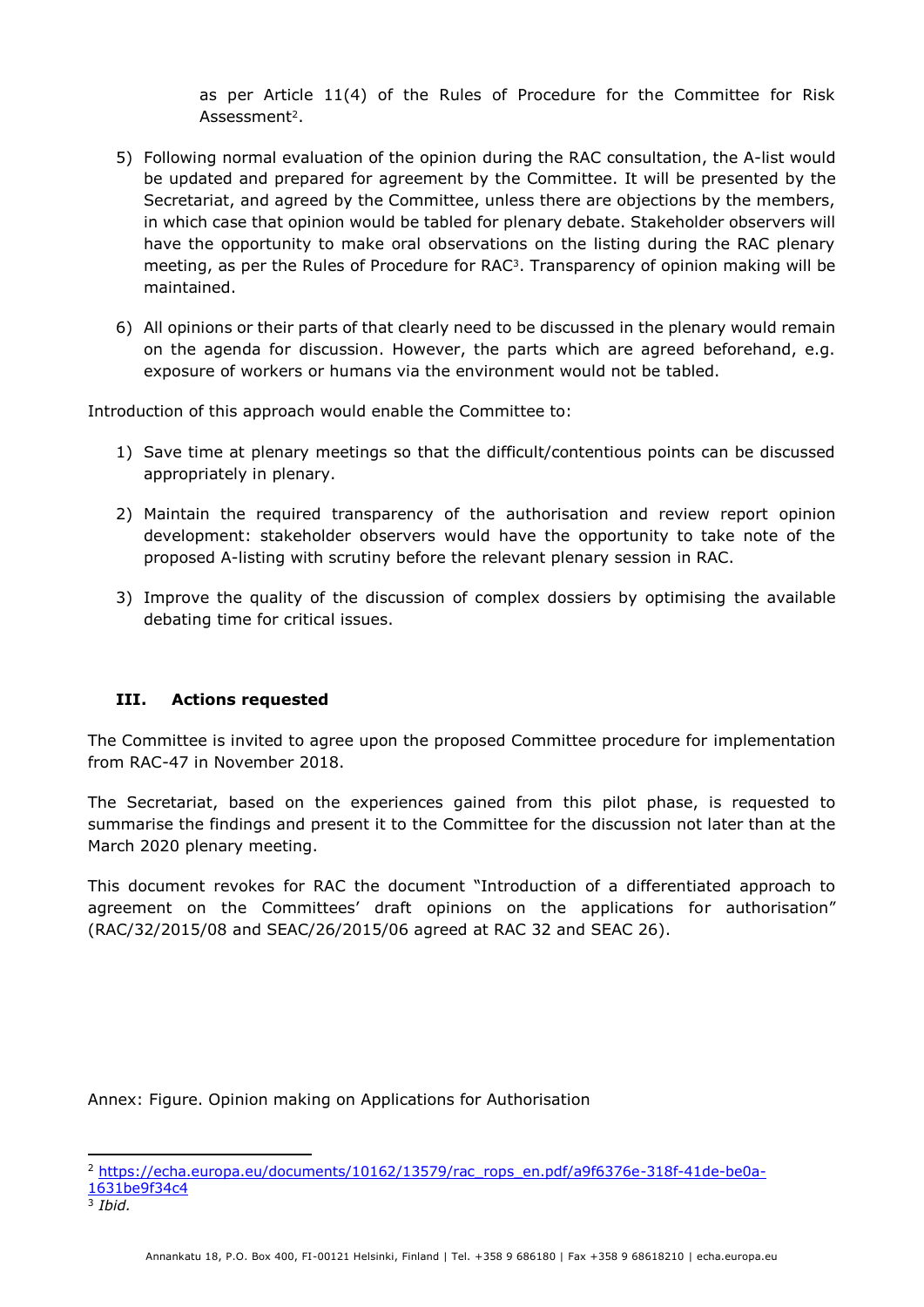



#### **Opinion making on Applications for Authorisation**

Stages of the AfA opinion development process, which relate to the potential A-listing of the draft opinion are outlined in red. The indication whether the draft opinion might be suitable for A-listing shall be done as early as the key issues discussion at the first RAC plenary. The proposal to A-list the draft opinion should be mentioned specifically in the Secretariat's message to the RAC members by which the Committee's Consultation on the 1<sup>st</sup> version of the draft opinion is launched.

Annex